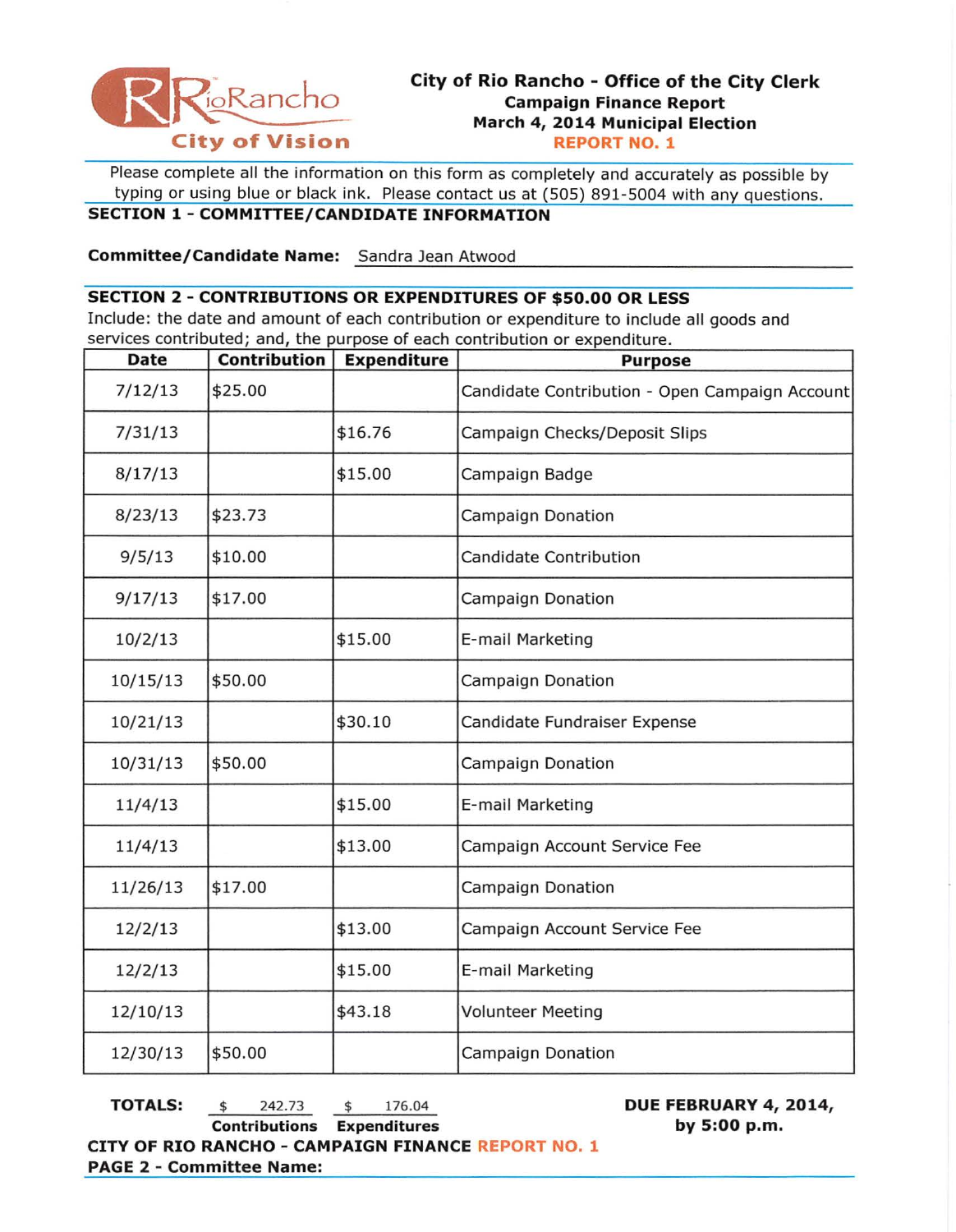## **SECTION 3- CONTRIBUTIONS OR EXPENDITURES OF MORE THAN \$50.00 {Cumulative)**  Include: the name and address of the person or entity from whom any cumulative contribution or expenditure of more than \$50 .00 was received or made; the date and amount of each contribution or expenditure to include all goods and services contributed; and, the purpose of each contribution or expenditure.

| <b>Date</b>                                                             |                                                                                                                                  | <b>Contribution Expenditure</b> | Name/Address                                                          | <b>Purpose</b>                                                       |  |
|-------------------------------------------------------------------------|----------------------------------------------------------------------------------------------------------------------------------|---------------------------------|-----------------------------------------------------------------------|----------------------------------------------------------------------|--|
| 8/1/13                                                                  |                                                                                                                                  | \$50.13                         | Alphagraphics - 3700 Osuna Rd.<br>NE, #515 - Albuquerque, NM<br>87109 | Campaign Cards                                                       |  |
| 8/15/13                                                                 | \$52.91                                                                                                                          | \$52.91                         | Sandra Atwood - 1512 Deborah<br>Rd. SE #106 - Rio Rancho, NM<br>87124 | Candidate Personal Contribution &<br>Miscellaneous Campaign Expenses |  |
| 9/15/13                                                                 | \$276.15                                                                                                                         | \$276.15                        | Sandra Atwood - 1512 Deborah<br>Rd. SE #106 - Rio Rancho, NM<br>87124 | Candidate Personal Contribution &<br>Miscellaneous Campaign Expenses |  |
| 10/15/13 \$227.71                                                       |                                                                                                                                  | \$227.71                        | Sandra Atwood - 1512 Deborah<br>Rd. SE #106 - Rio Rancho, NM<br>87124 | Candidate Personal Contribution &<br>Miscellaneous Campaign Expenses |  |
| 11/15/13 \$107.61                                                       |                                                                                                                                  | \$107.61                        | Sandra Atwood - 1512 Deborah<br>Rd. SE #106 - Rio Rancho, NM<br>87124 | Candidate Personal Contribution &<br>Miscellaneous Campaign Expenses |  |
| 12/2/13                                                                 | \$595.80                                                                                                                         |                                 | Anonymous                                                             | Miscellaneous Cash Donations from<br>Meet & Greets and Fundraiser.   |  |
| 12/15/13 \$53.31                                                        |                                                                                                                                  | \$53.31                         | Sandra Atwood - 1512 Deborah<br>Rd. SE #106 - Rio Rancho, NM<br>87124 | Candidate Personal Contribution &<br>Miscellaneous Campaign Expenses |  |
| 12/29/13                                                                |                                                                                                                                  | \$393.72                        | Sandra Atwood - 1512 Deborah<br>Rd. SE #106 - Rio Rancho, NM<br>87124 | Campaign Yard Signs                                                  |  |
| 12/30/13                                                                |                                                                                                                                  | \$55.00                         | Sandra Atwood - 1512 Deborah<br>Rd. SE #106 - Rio Rancho, NM<br>87124 | City of Rio Rancho Sign Permit                                       |  |
| 1/16/14                                                                 |                                                                                                                                  | \$63.13                         | Sandra Atwood - 1512 Deborah<br>Rd. SE #106 - Rio Rancho, NM<br>87124 | Campaign Yard Sign Rebar                                             |  |
| 1/27/14                                                                 | \$100.00                                                                                                                         |                                 | Donna Munden - 5416<br>Cumberland Rd. NW -<br>Albuquerque, NM 87120   | Campaign Donation                                                    |  |
| 2/3/14                                                                  | \$300.00                                                                                                                         |                                 | Anonymous                                                             | Miscellaneous Cash Donations from<br>Meet & Greets and Fundraiser.   |  |
| 2/3/14                                                                  |                                                                                                                                  | \$200.00                        | Sandra Atwood - 1512 Deborah<br>Rd. SE #106 - Rio Rancho, NM<br>87124 | <b>HOA Campaign Advertisement</b>                                    |  |
|                                                                         |                                                                                                                                  |                                 |                                                                       |                                                                      |  |
|                                                                         |                                                                                                                                  |                                 |                                                                       |                                                                      |  |
|                                                                         |                                                                                                                                  |                                 |                                                                       |                                                                      |  |
|                                                                         |                                                                                                                                  |                                 |                                                                       |                                                                      |  |
|                                                                         |                                                                                                                                  |                                 |                                                                       |                                                                      |  |
|                                                                         |                                                                                                                                  |                                 |                                                                       |                                                                      |  |
|                                                                         |                                                                                                                                  |                                 |                                                                       |                                                                      |  |
|                                                                         |                                                                                                                                  |                                 |                                                                       |                                                                      |  |
|                                                                         | <b>TOTALS:</b><br>DUE FEBRUARY 4, 2014,<br>1,713.49<br>\$<br>1,479.67<br>\$<br><b>Contributions Expenditures</b><br>by 5:00 p.m. |                                 |                                                                       |                                                                      |  |
| CITY OF RIO RANCHO - CAMPAIGN FINANCE REPORT NO. 1<br>PAGE <sub>3</sub> |                                                                                                                                  |                                 |                                                                       |                                                                      |  |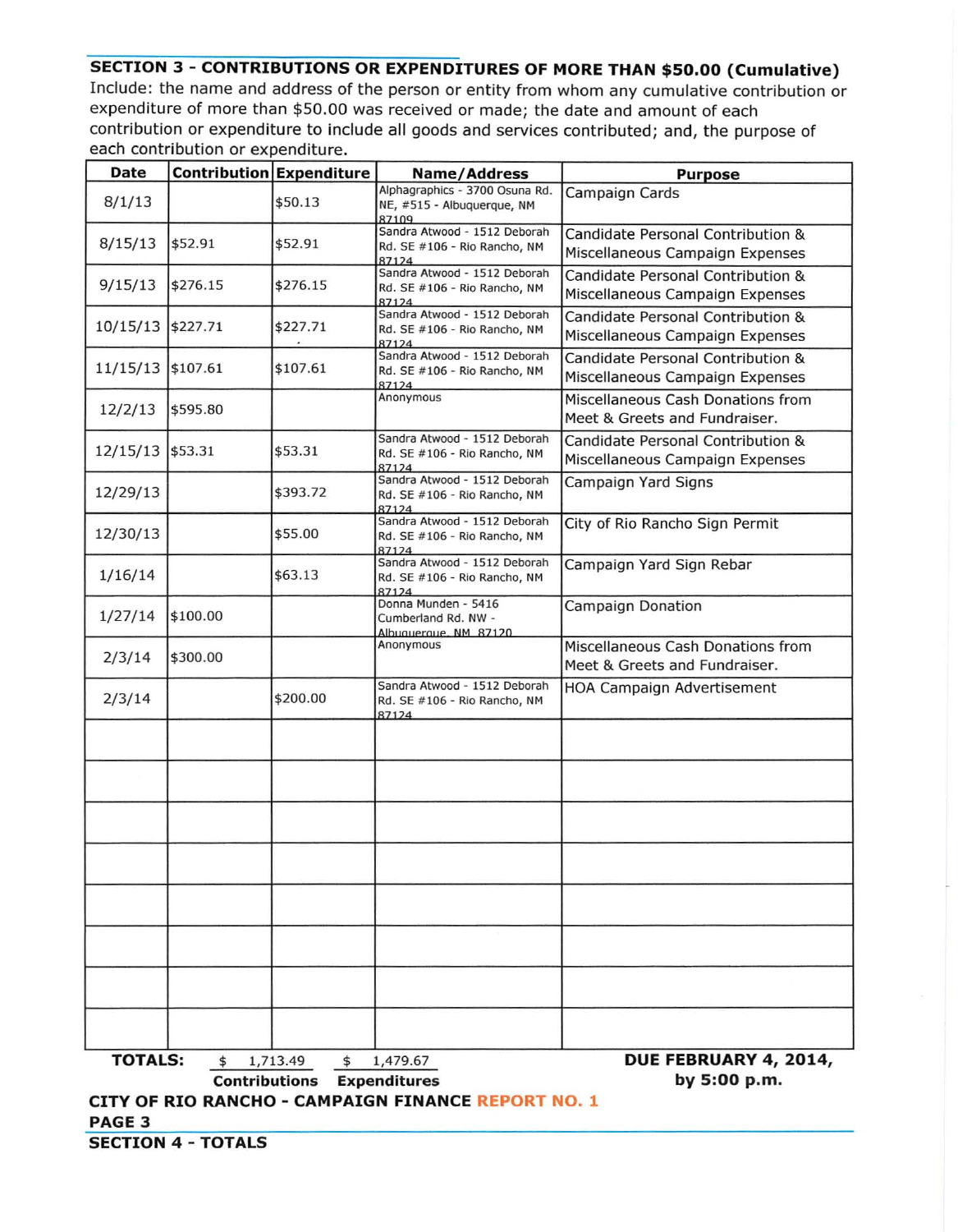| Total Contributions Page 1:         | \$             | 242.73 Total Expenditures Page 1:       | \$<br>176.04   |
|-------------------------------------|----------------|-----------------------------------------|----------------|
| Total Contributions Page 2:         |                | 1,713.49 Total Expenditures Page 2:     | \$<br>1,479.67 |
| Total Contributions Page 4:         | \$             | 17.24 Total Expenditures Page 4:        | \$<br>149.25   |
| Total Contributions REPORT 1:       | \$             | 1,973.46   Total Expenditures REPORT 1: | \$<br>1,804.96 |
| <b>Total Contributions To Date:</b> | \$<br>1,973.46 | Total Expenditures To Date:   \$        | 1,804.96       |

## DUE FEBRUARY 4, 2014, by 5:00 p.m.

SECTION 5- APPROVALS  ${\sf committee \, Name:}$   $Sandra$   $\overline{Va}$ I, *L411.. gA -:T::T{;.tf-NS0* N hereby declare that this campaign Finance Report has been prepared with all reasonable diligence and is true and complete. *2-4- <sup>11</sup>* Date Subscribed and sworn to me this  $-4\frac{14}{5}$  of  $-7\frac{1}{5}$  for  $14$ Stamp/Seal oFFICIAL SEAL Valenzuela NOTARVPUBUC STATE OF NEW MEXICO 0( - *2 l1* ,.- 'Po l ~ My Commission Expires: My Commission Expires Received in the Office of the City Clerk at  $\frac{3.46}{3.46}$  (a.m./pm) on the  $\frac{4.44}{3.46}$ day of  $F\ll b\sqrt{C\sqrt{V}}$ , 2014 CITY CLERK FEB 4'14 Stephen J. Ruger, City Clerk CITY OF RIO RANCHO - CAMPAIGN FINANCE REPORT NO. 1 PAGE 4 SECTION 6 - ADDITIONAL EXPENDITURES/CONTRIBUTIONS (If Needed) Contributions/Expenditures of \$50.00 or Less: Date Contribution Expenditure **Purpose**  $1/2/11$  determines  $E_{\text{-}}$ mail Markating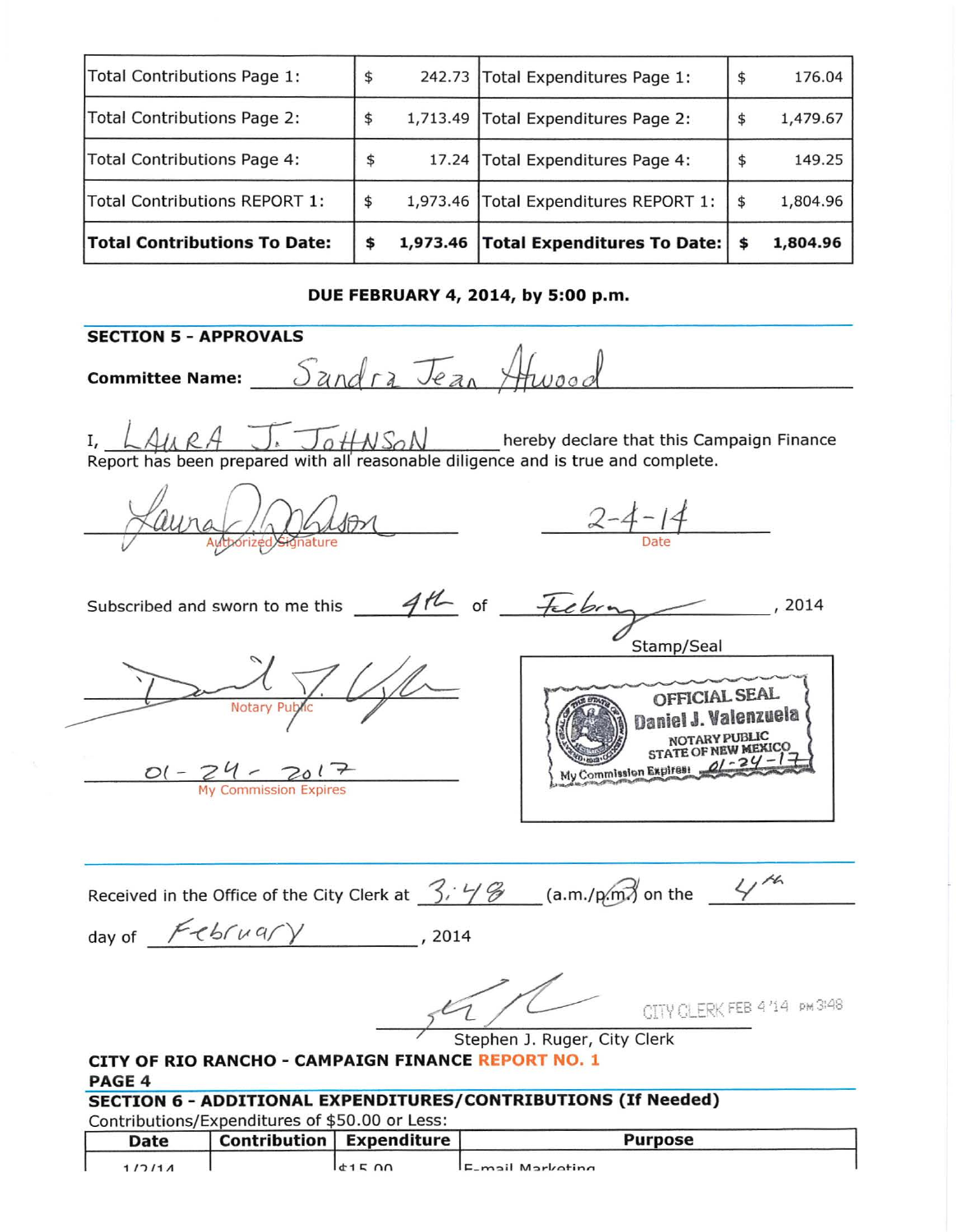| 1/2/17         |             | 41.00                                                                          | Landi rigineung                                                      |
|----------------|-------------|--------------------------------------------------------------------------------|----------------------------------------------------------------------|
| 1/11/14        |             | \$26.71                                                                        | Campaign Sign Rebar                                                  |
| 1/15/14        | \$5.47      | Candidate Personal Contribution & Miscellaneous<br>\$5.47<br>Campaign Expenses |                                                                      |
| 1/24/14        |             | \$15.47                                                                        | Campaign Paper Supplies                                              |
| 1/29/14        |             | \$5.65                                                                         | Campaign Constituent Meeting                                         |
| 2/1/14         |             | \$41.18                                                                        | Candidate Meet & Greet Expense                                       |
| 2/3/14         |             | \$15.00                                                                        | E-mail Marketing                                                     |
| 2/3/14         |             | \$13.00                                                                        | Campaign Account Service Fee                                         |
| 2/4/14         | \$11.77     | \$11.77                                                                        | Candidate Personal Contribution & Miscellaneous<br>Campaign Expenses |
|                |             |                                                                                |                                                                      |
| <b>TOTALS:</b> | 17.24<br>\$ | 149.25<br>\$                                                                   |                                                                      |

**Contributions Expenditures** 

Contributions/Expenditures of over \$50 .00:

| Date           |              | Contribution Expenditure       | Name/Address             | Purpose |
|----------------|--------------|--------------------------------|--------------------------|---------|
|                |              |                                |                          |         |
|                |              |                                |                          |         |
|                |              |                                |                          |         |
|                |              |                                |                          |         |
|                |              |                                |                          |         |
|                |              |                                |                          |         |
|                |              |                                |                          |         |
|                |              |                                |                          |         |
|                |              |                                |                          |         |
|                |              |                                |                          |         |
|                |              |                                |                          |         |
|                |              |                                |                          |         |
|                |              |                                |                          |         |
|                |              |                                |                          |         |
|                |              |                                |                          |         |
|                |              |                                |                          |         |
|                |              |                                |                          |         |
|                |              |                                |                          |         |
| <b>TOTALS:</b> | $\spadesuit$ | \$<br>$\overline{\phantom{a}}$ | $\overline{\phantom{a}}$ |         |

**Contributions Expenditures**